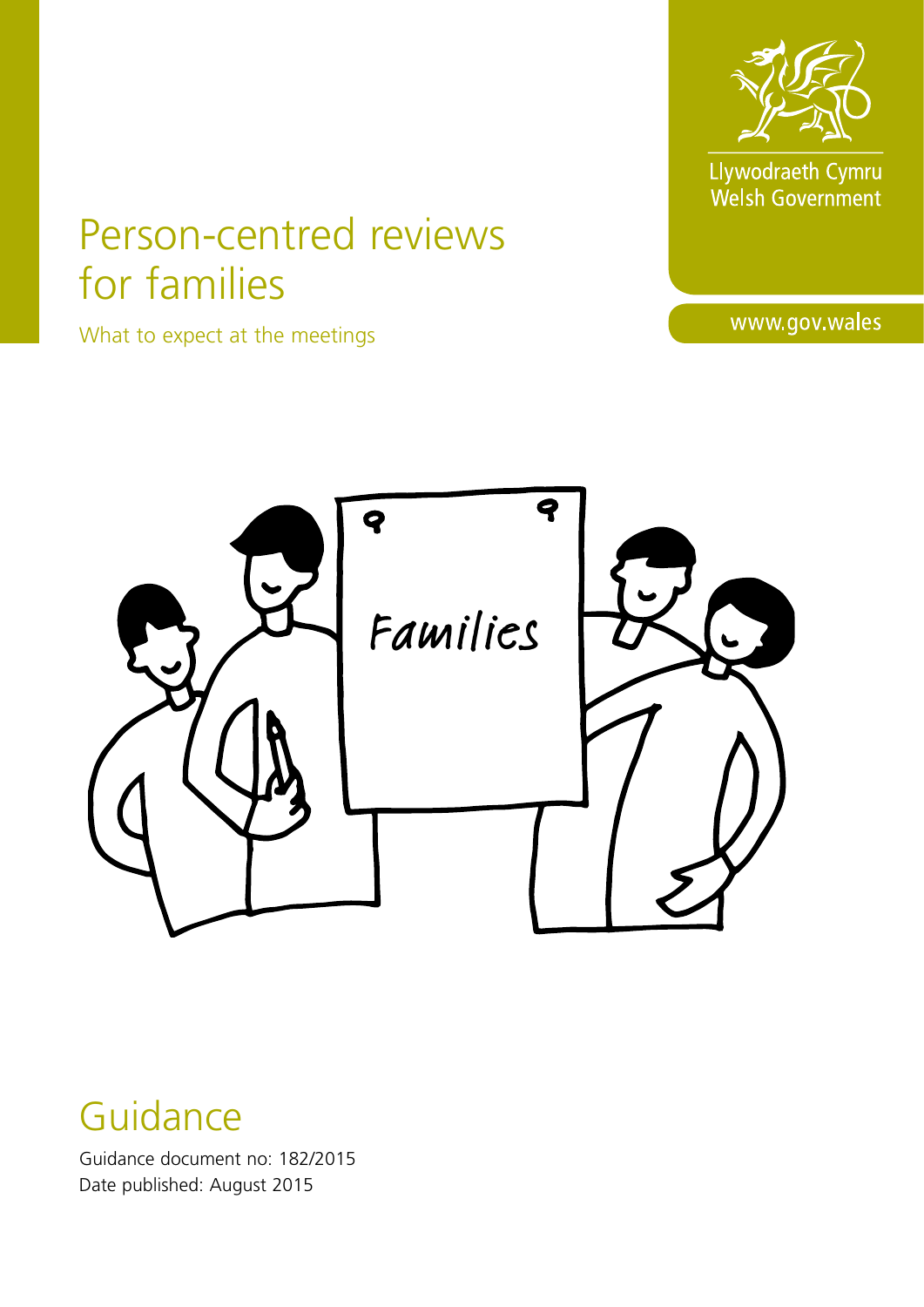### Person-centred reviews for families

| <b>Audience</b>               | Any parent or family member whose child is having a person-centred<br>review.                                                                                                                                                                                    |
|-------------------------------|------------------------------------------------------------------------------------------------------------------------------------------------------------------------------------------------------------------------------------------------------------------|
| <b>Overview</b>               | This document provides a template for a family to use in preparation<br>for their child's person-centred review.                                                                                                                                                 |
| <b>Action</b><br>required     | To consider using this template in preparation for person centred<br>reviews.                                                                                                                                                                                    |
| <b>Further</b><br>information | Enquiries about this document should be directed to:                                                                                                                                                                                                             |
|                               | Infrastructure, Curriculum, Qualifications and Learner Support<br>Directorate<br>Support for Learners Division<br>Welsh Government<br>Cathays Park<br>Cardiff<br><b>CF10 3NQ</b><br>Tel: 029 2082 5789<br>e-mail: AdditionalLearningNeedsBranch@wales.gsi.gov.uk |
| <b>Additional</b><br>copies   | This document can be accessed from the Learning Wales<br>website at gov.wales/learning                                                                                                                                                                           |
| <b>Related</b><br>documents   | Person-centred reviews toolkit<br>http://learning.gov.wales/resources/browse-all/person-centred-<br>reviews-toolkit/?lang=en                                                                                                                                     |
|                               | Images reproduced by permission of Julie Barclay.                                                                                                                                                                                                                |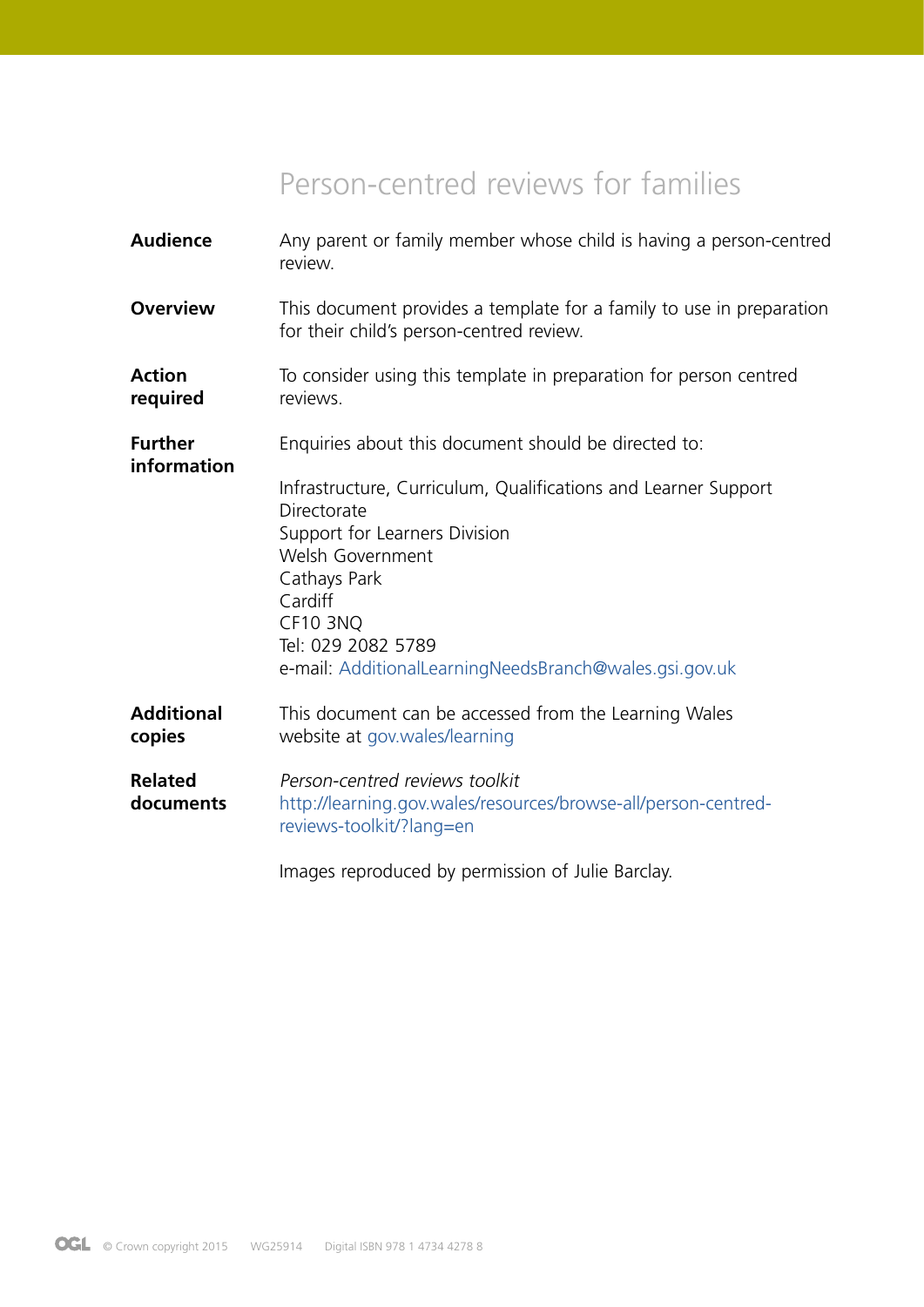#### **What is a person-centred review?**

Person-centred reviews are a way of deciding what support is needed for a child or young person with special educational needs or to decide any changes that need to be made to their support.

It is important that children and young people have the right people involved in their review meeting to help them to plan for their future. This means that the review can make sure that they have the things that are important to them, as well as the right support to help achieve their aspirations.

#### **Who will be there?**

The child or young person can choose who they would like to be there, but there will also be some people who have to be there.

Sometimes there may be lots of people involved in the review, such as health, social care and education professionals as well as family and friends.

For others, there might just be you, your child, and someone from the school or college.

#### **Where and when will it be?**

It will probably be at the school or college. The time and date should suit you and your child as well as any other people who are coming.

There will be at least one review a year – the school or college will let you know when these are due.

#### **What do you need to think about before the meeting?**

If you are going to be at the review, then this booklet will help you to think about the things you want to say and you can use it to write down things you want to remember to say on the day.

If you are not going to be at the review then it may still be important to your child that your views are heard at the meeting. In this case, it is really important that you take time to think about the questions, record your thoughts in the spaces provided and send this booklet to your school or college by the date they have asked for. This will help to make sure that your views are listened to at the meeting.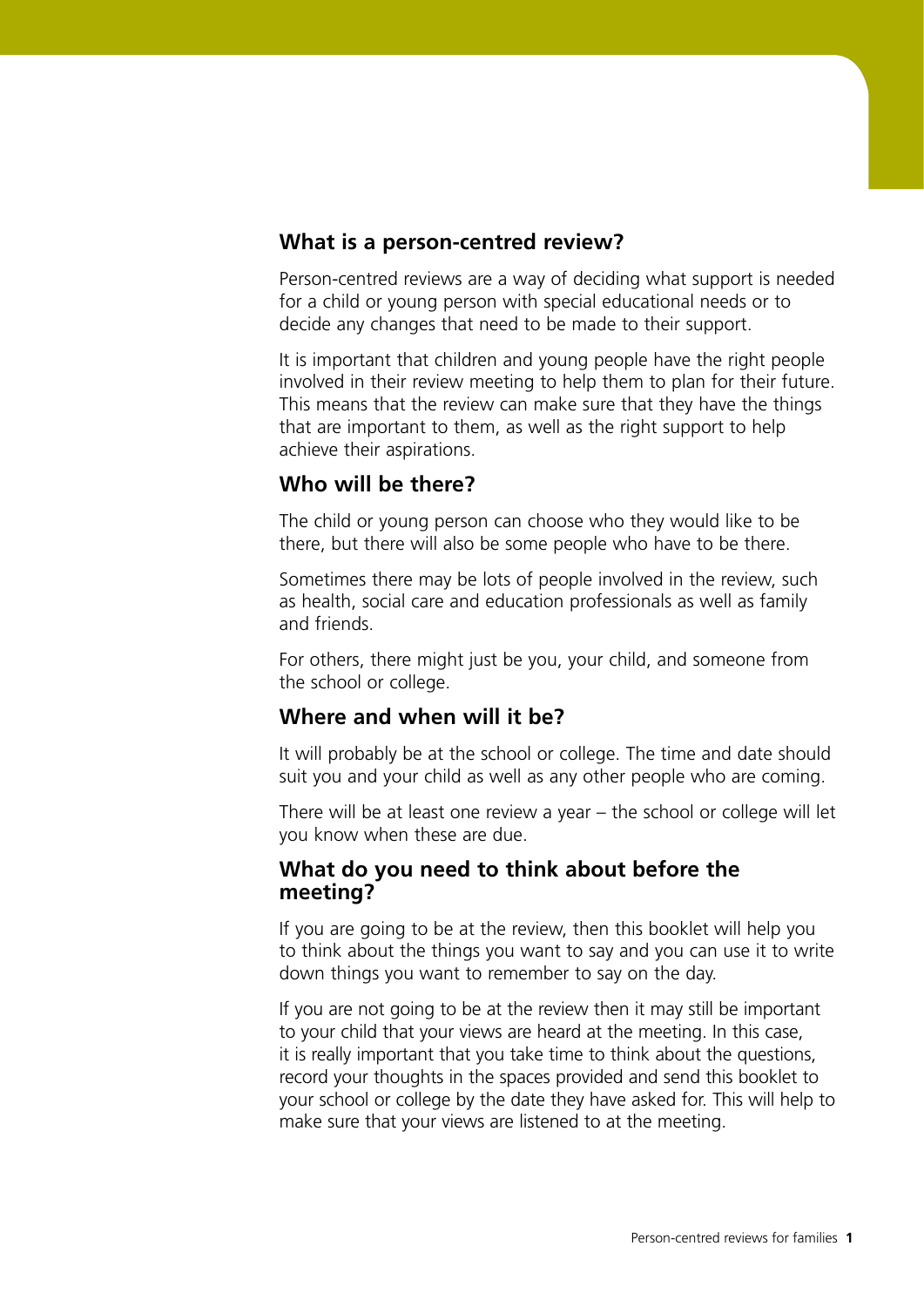#### **What will happen at the meeting?**

You will find a person-centred review has a relaxed atmosphere, very different to other traditional meetings you may have been to.

Everything is set out to be as informal and comfortable as possible.

If it is a small meeting, it may be just a relaxed talk or the meeting may include some of the things in the next few paragraphs.

If there are lots of people coming, there may be no big table, but there could be music playing and posters or large pieces of paper pinned up on the walls. These are for everyone there, including you, to say what they think is important.

Every review will change to meet the needs of your child, who is at the centre of the meeting.

One person, called a facilitator, will have the job of making sure that everyone can have their say and that the meeting comes up with targets and actions for change. The facilitator is most likely to be someone from the school or college and you should know who it is before the meeting.

The meeting begins with everyone introducing themselves and possibly sharing something that they like or admire about your child.

The facilitator will explain what will happen in the review meeting, and then everyone will have the chance to share their views and knowledge about your child.

When everyone has finished giving their comments, you will all think about and talk about what needs to change and what outcomes and targets you want to see.

You will then all agree what actions need to take place to support your child to help them meet their aspirations.

#### **At the end of a review**

By the end of the review the facilitator will make sure that there is an agreed Action Plan.

The Action Plan is to make sure that everyone can see what is going to be done to support your child to learn and to achieve their dreams.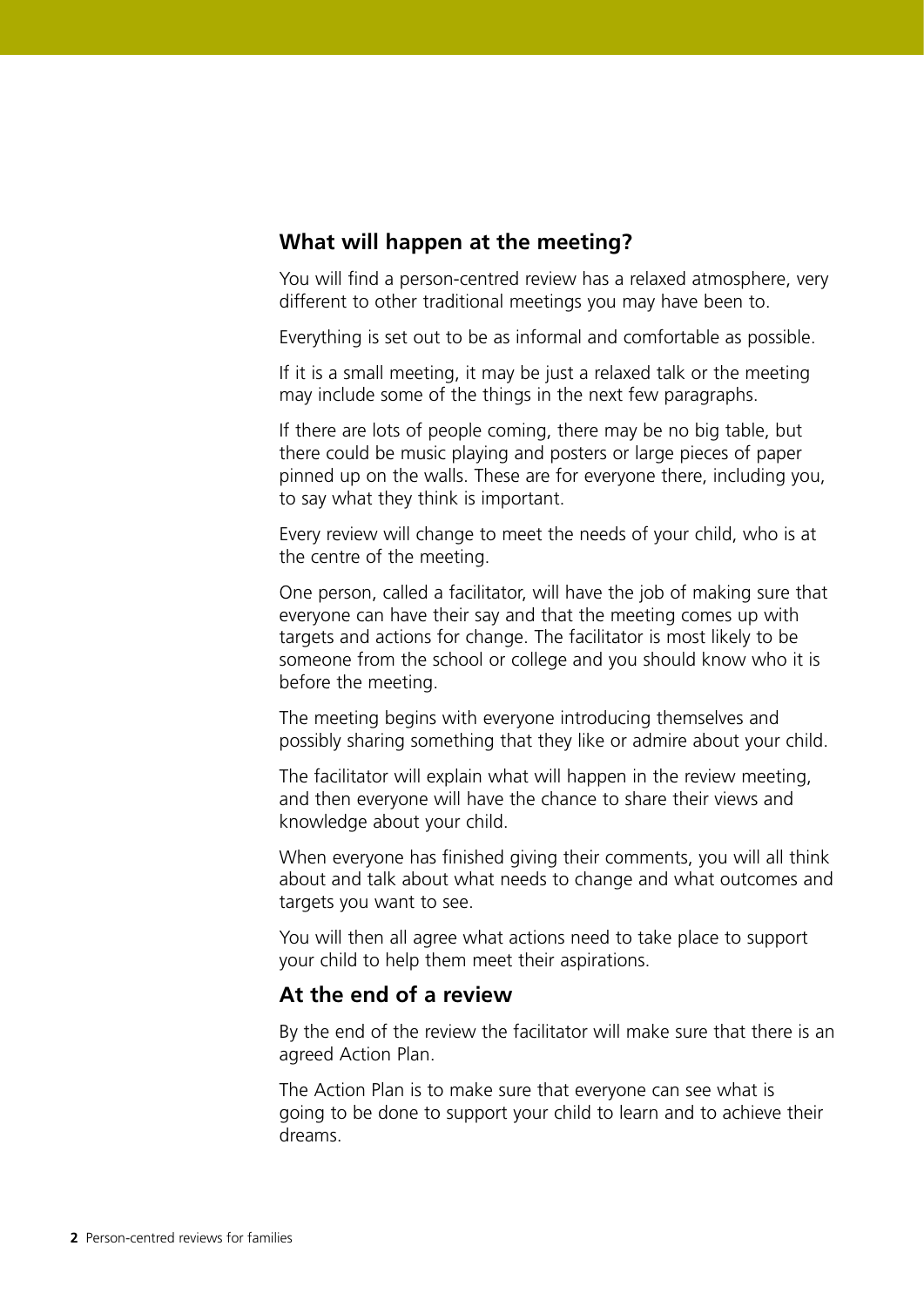Everything in the Action Plan will be based on what was talked about and agreed in the meeting, including the views and ideas you and your child shared.

The Action Plan will say:

- what support your child needs to learn and develop
- who is responsible for making sure that they get the support they need (a named person)
- when and where they will get this support
- how we will know if the support has helped your child in the way it was intended to.

After the meeting you will have the chance to read the Action Plan, think about what has been agreed and discuss it with your child.

These questions are to help you think about what you want to say at the person-centred review and how you want to say it.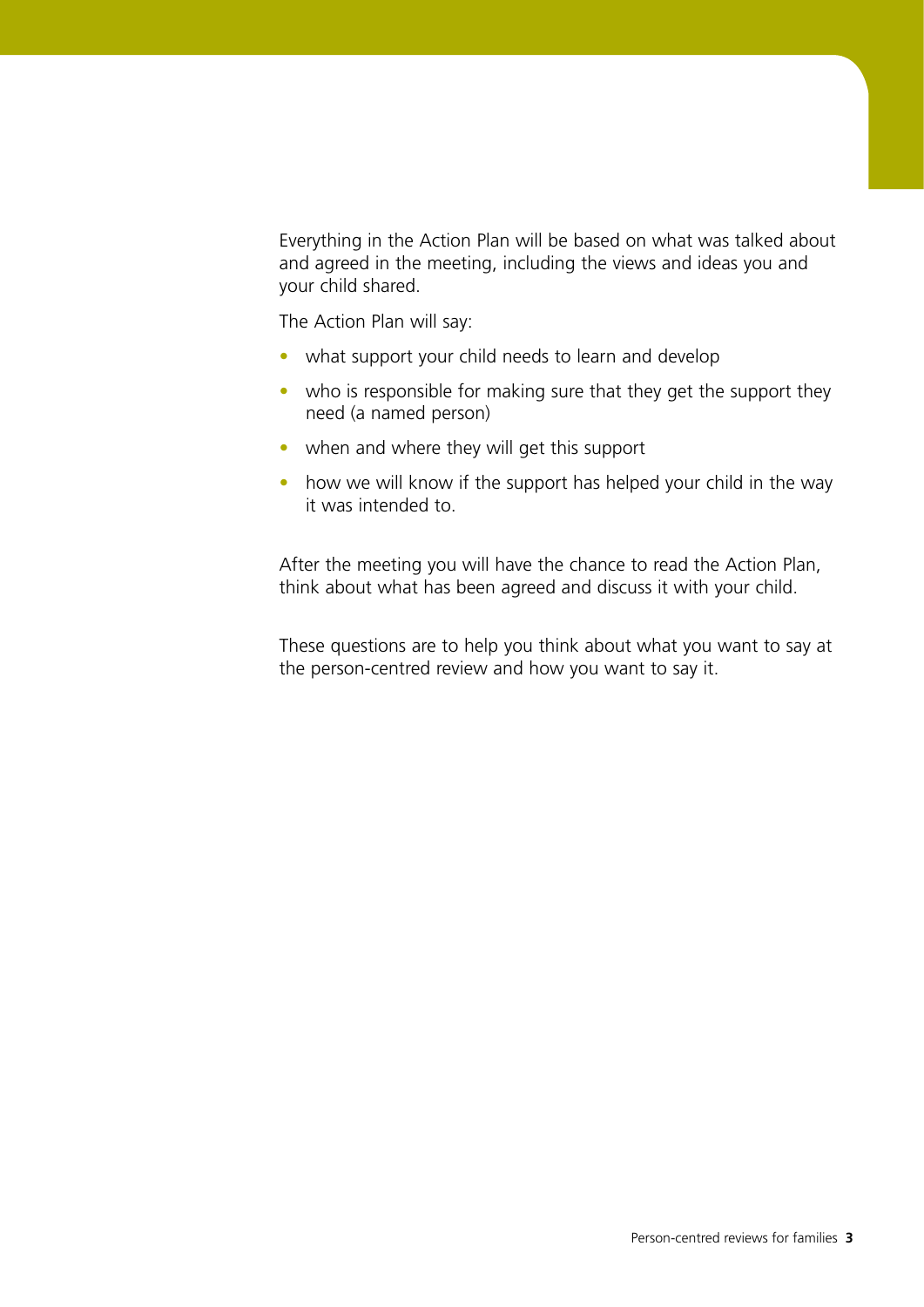#### **What do you like most, admire or appreciate about your child?**

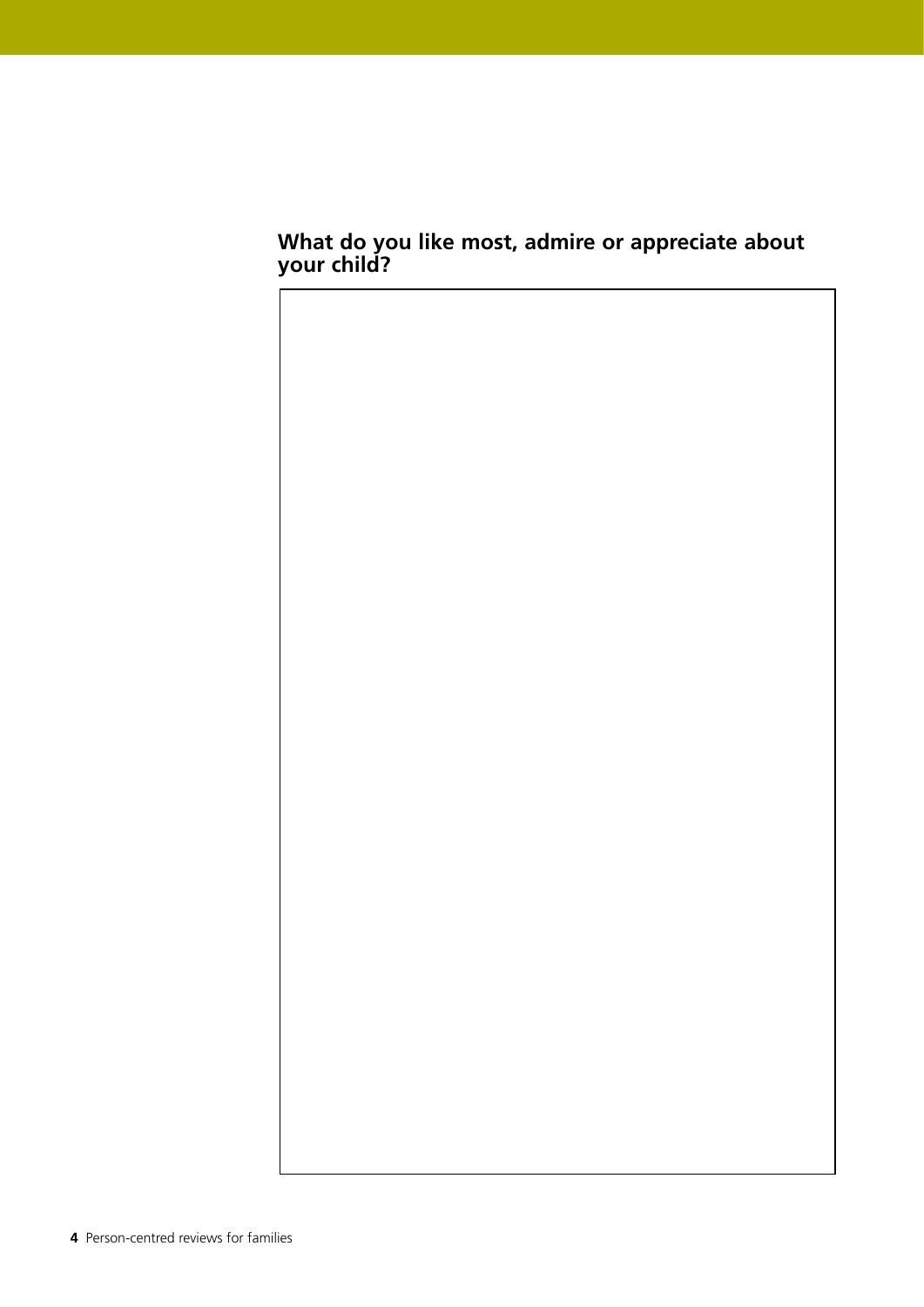### **What has happened since the last review?**

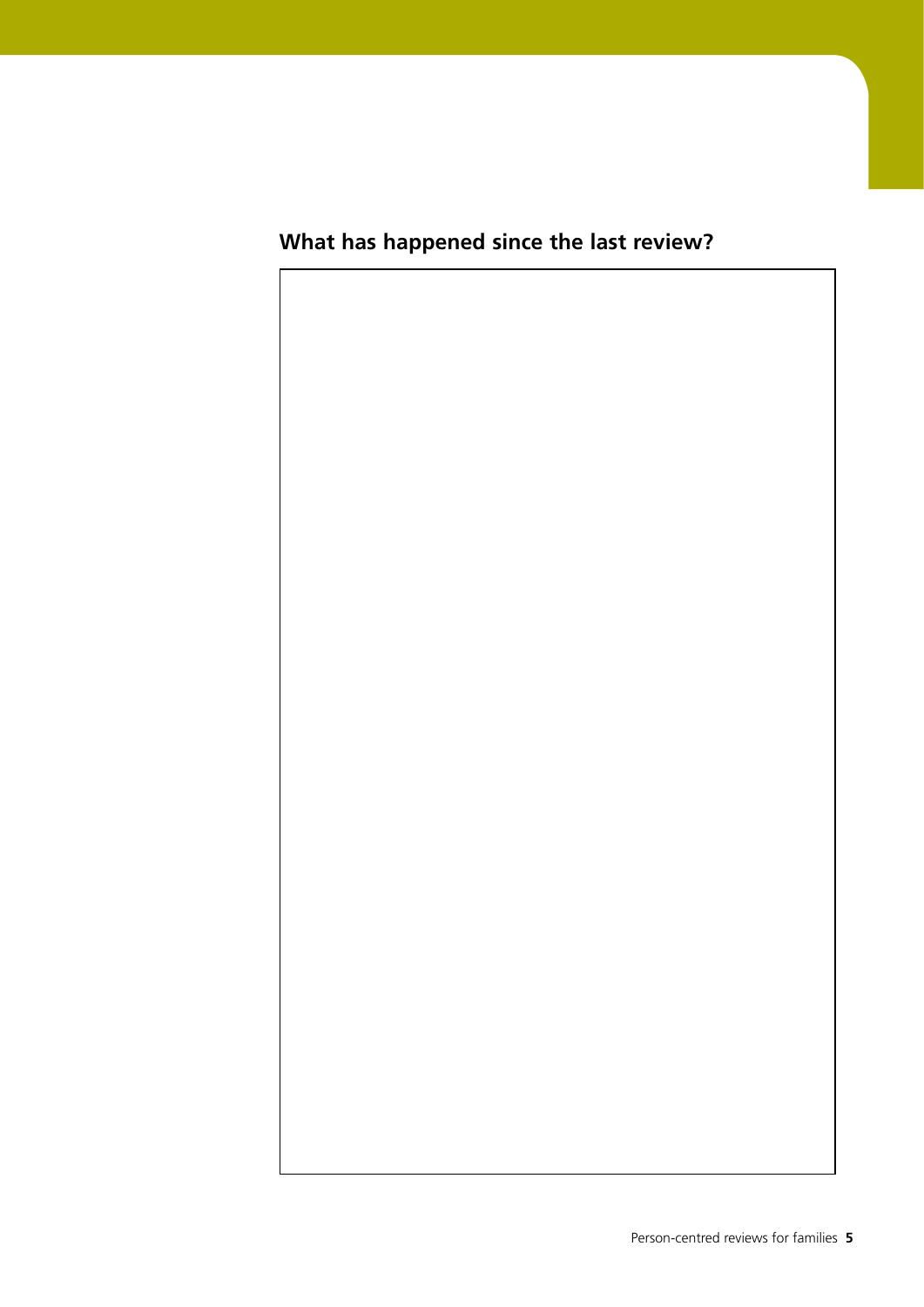#### **What do you think, from your perspective, are your child's aspirations for the future?**

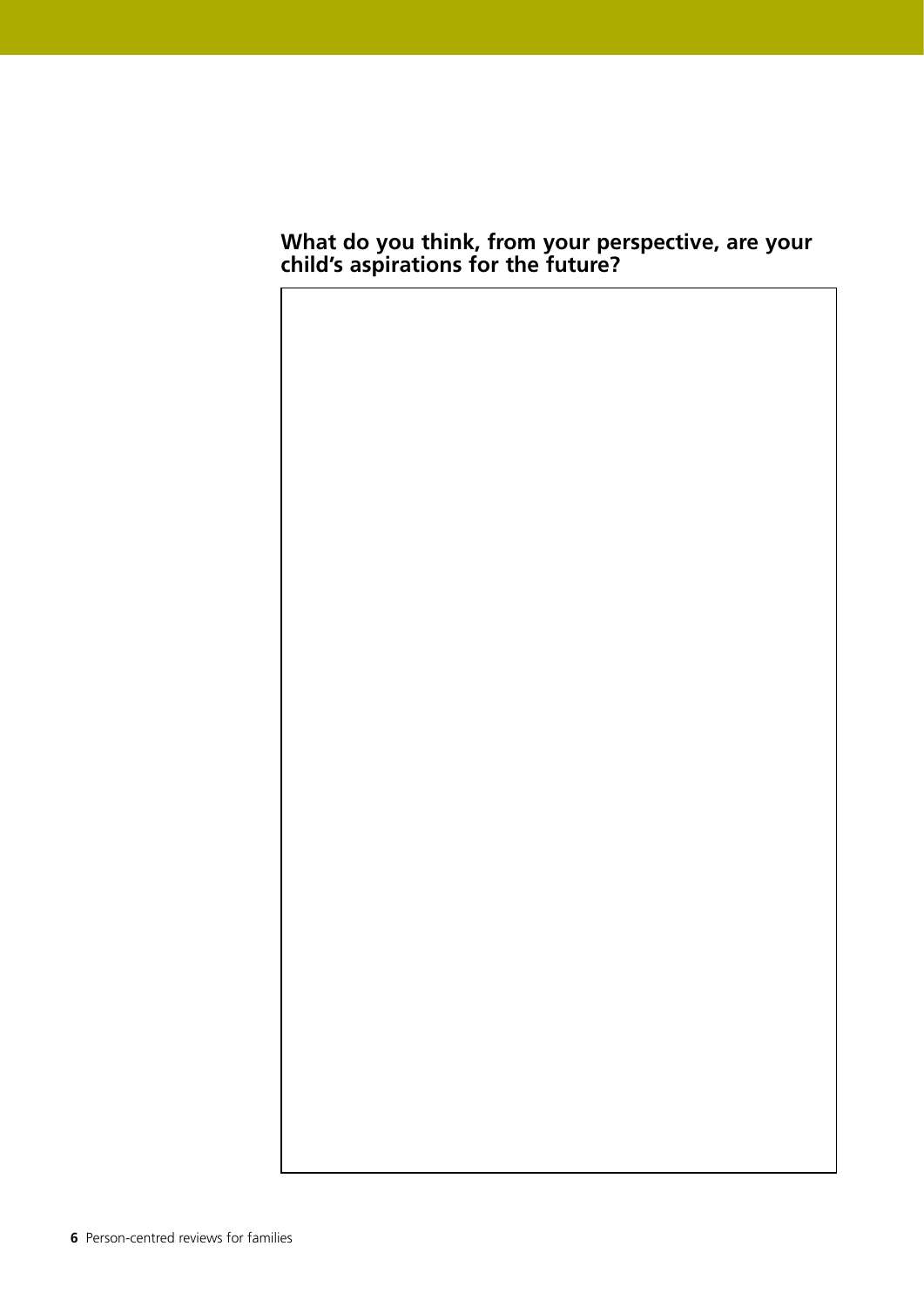#### **What do you think is most important in your child's life at the moment?**

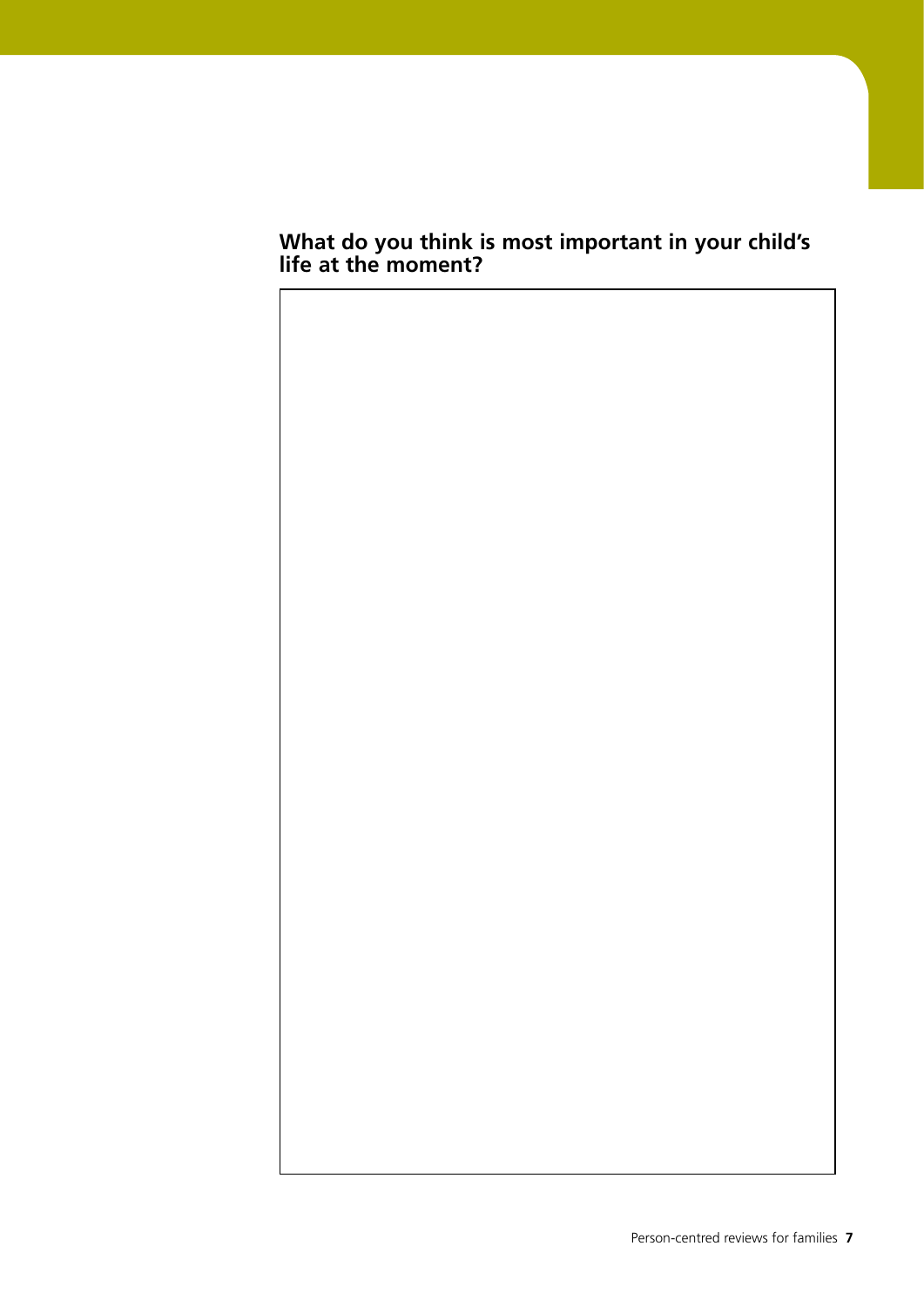#### **What do you think is important for your child in order for them to develop and progress?**

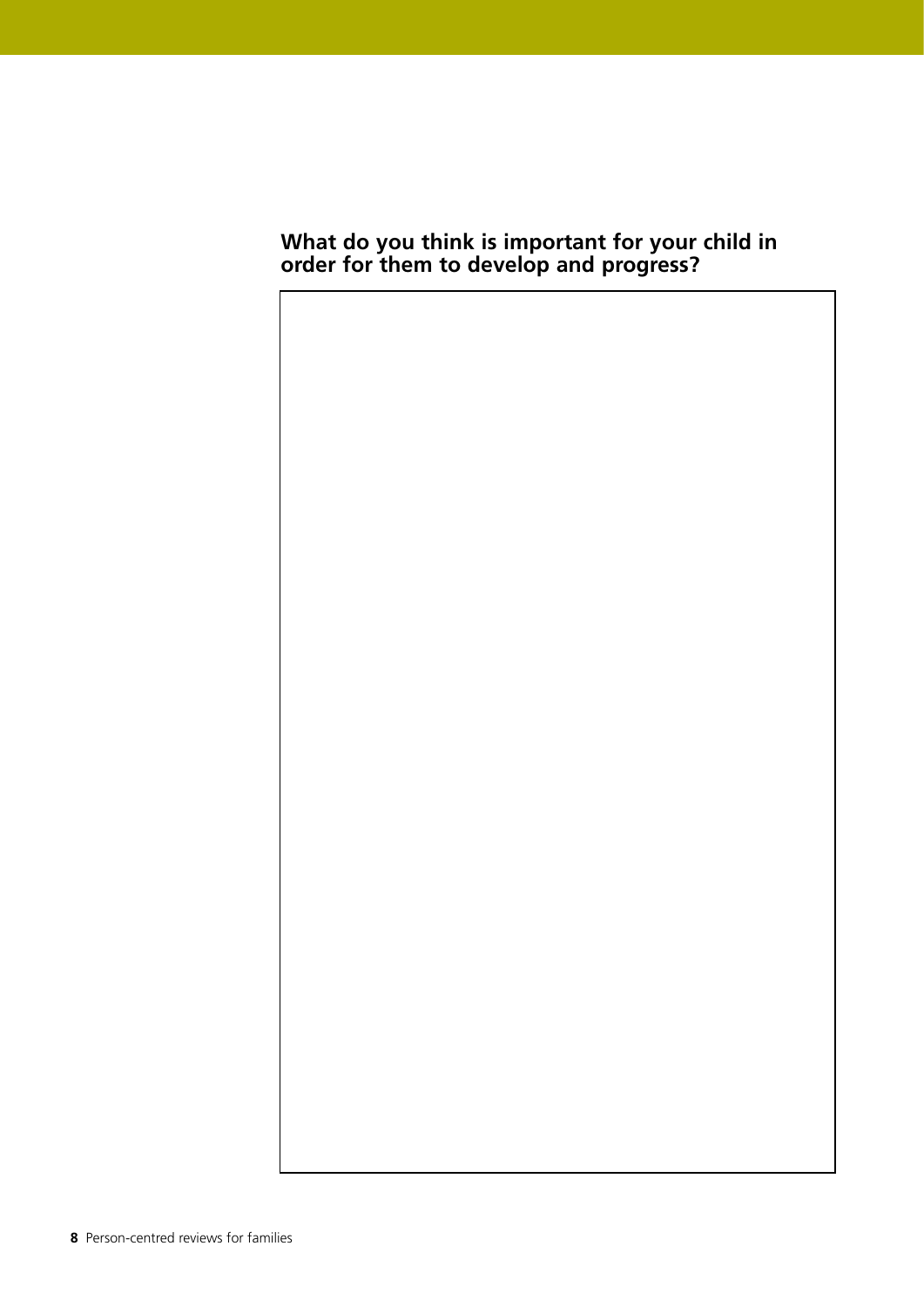#### **What do you think other people need to know or do to help your child?**

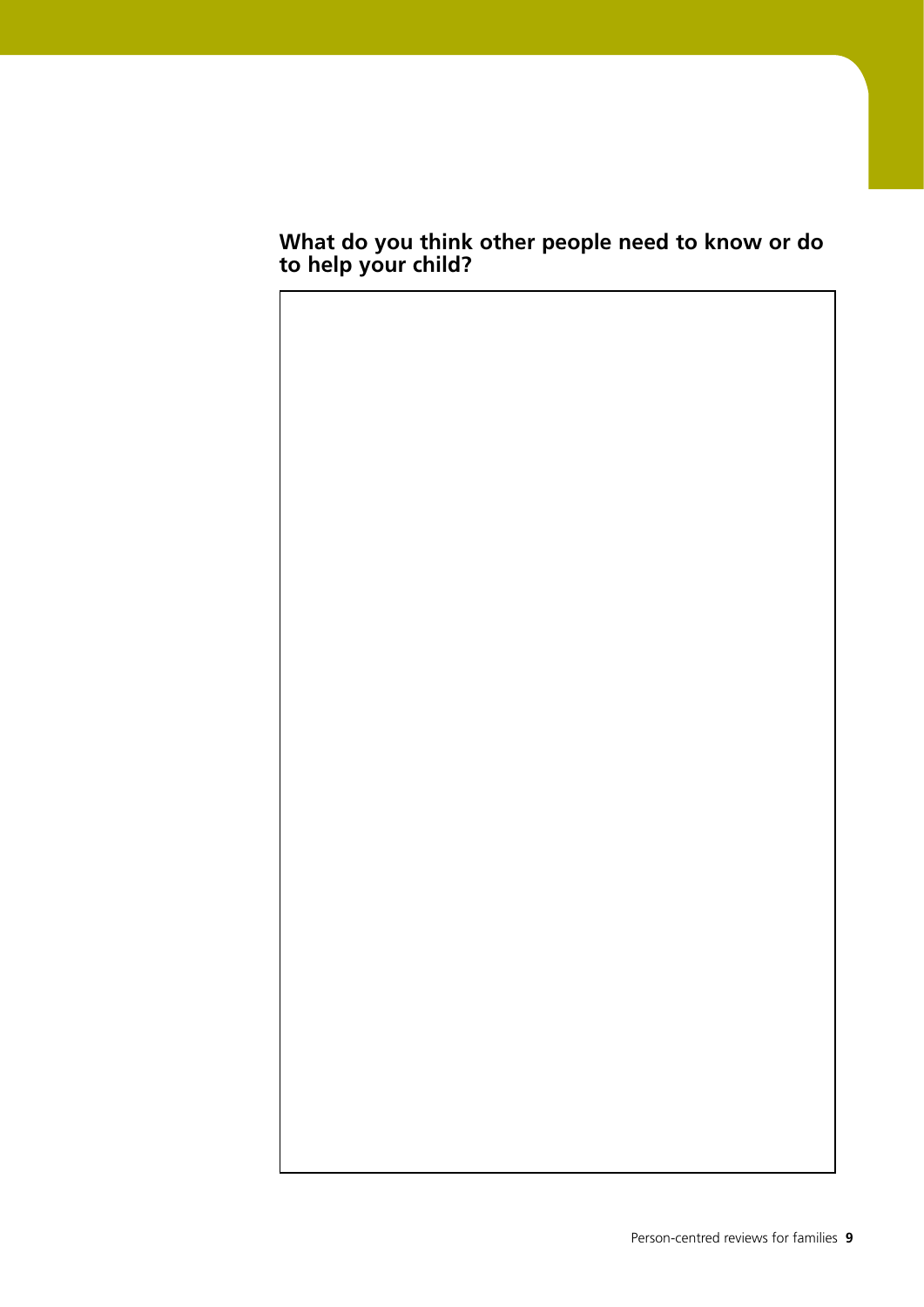#### **What is working really well in your child's life at the moment from your perspective?**

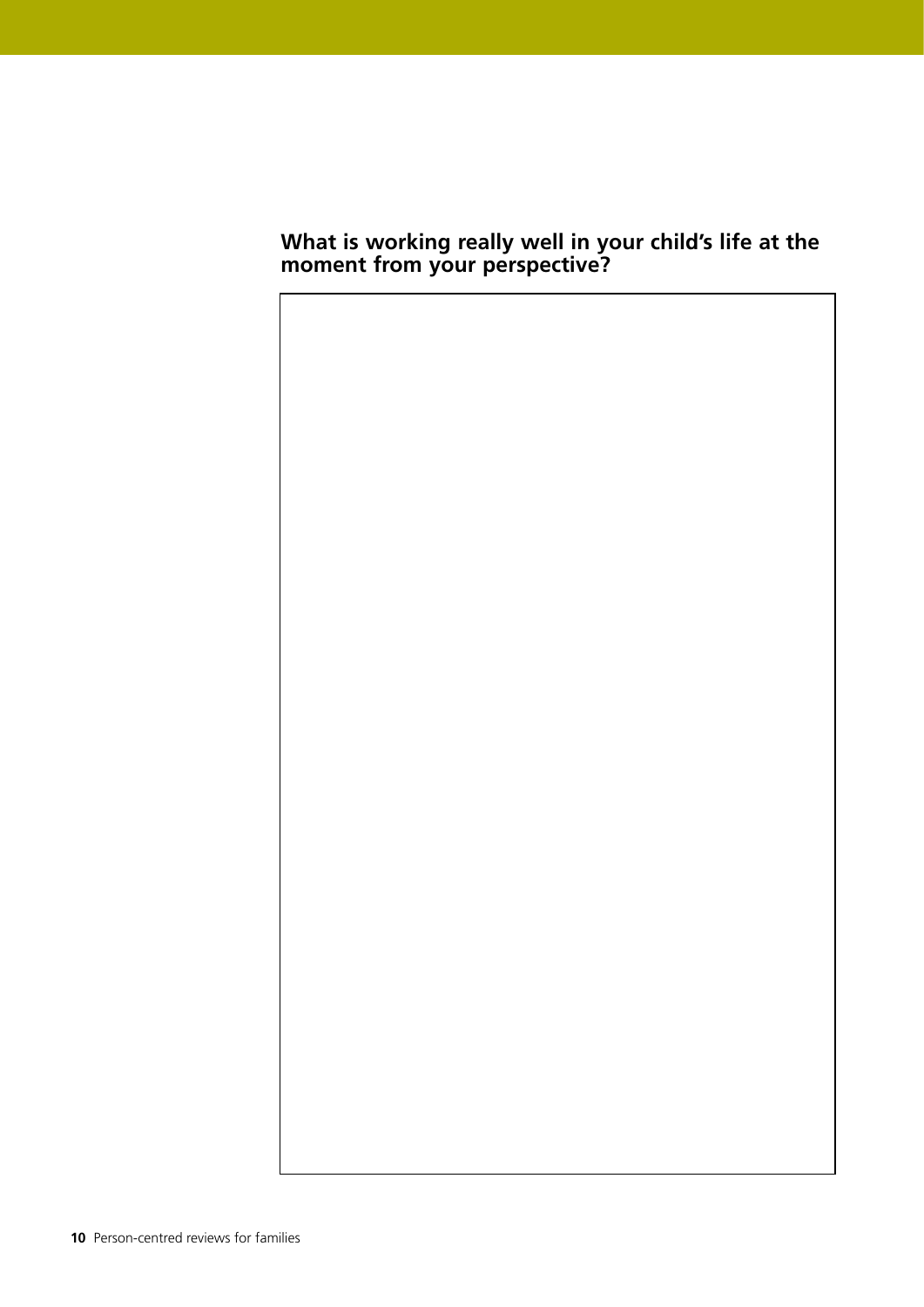#### **What is not working so well in your child's life at the moment from your perspective?**